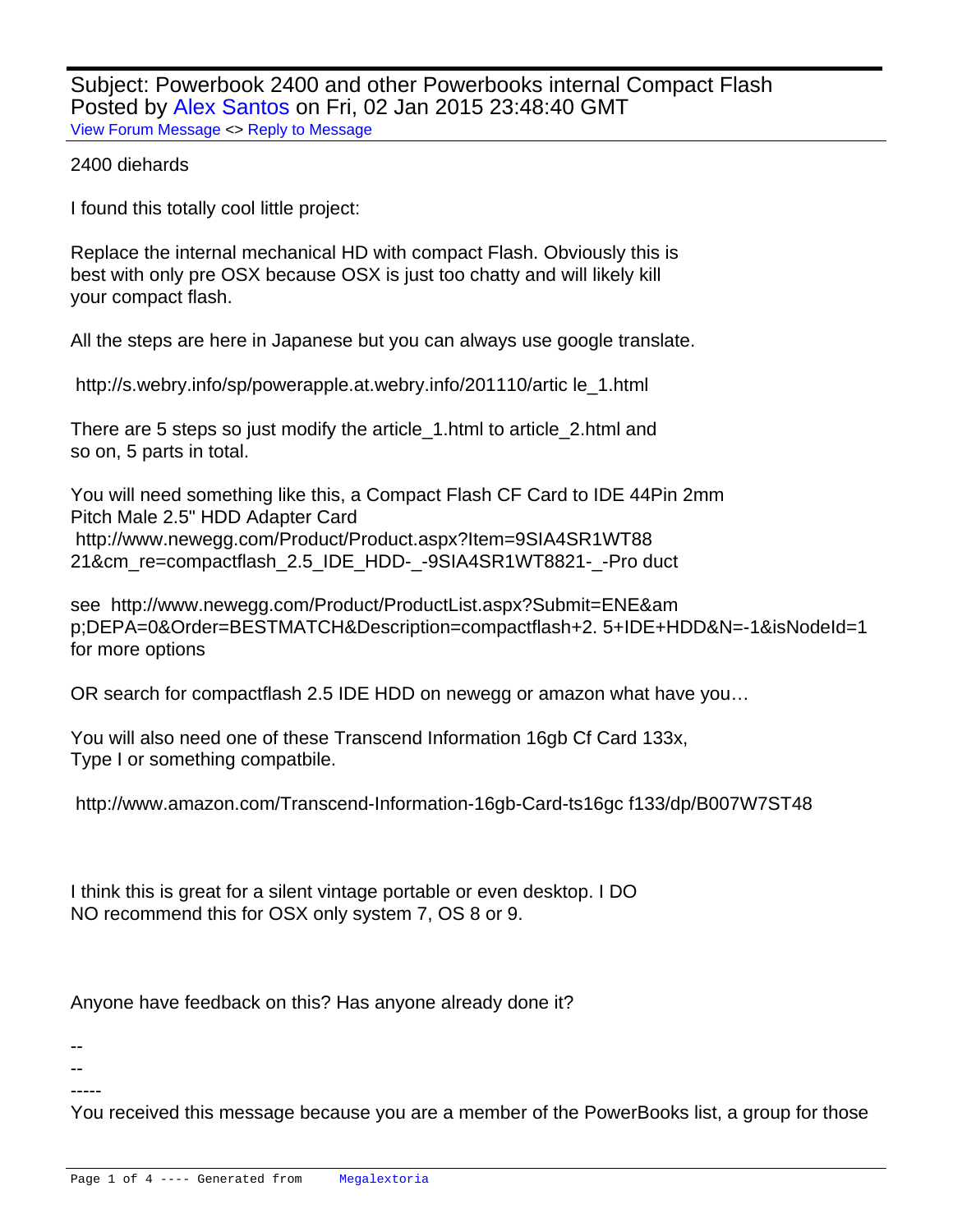using pre-G3 PowerBooks.

The list FAQ is at http://lowendmac.com/lists/powerbooks.shtml and our netiquette guide is at http://www.lowendmac.com/lists/netiquette.shtml

To post to this group, send email to powerbooks@googlegroups.com

To leave this group, send email to powerbooks+unsubscribe@googlegroups.com For more options, visit this group at http://groups.google.com/group/powerbooks ---

You received this message because you are subscribed to the Google Groups "PowerBooks" group.

To unsubscribe from this group and stop receiving emails from it, send an email to powerbooks+unsubscribe@googlegroups.com.

For more options, visit https://groups.google.com/d/optout.

## Subject: Re: Powerbook 2400 and other Powerbooks internal Compact Flash Posted by [Geke](http://www.megalextoria.com/forum2/index.php?t=usrinfo&id=777) on Sat, 03 Jan 2015 20:06:59 GMT [View Forum Message](http://www.megalextoria.com/forum2/index.php?t=rview&th=84673&goto=277279#msg_277279) <> [Reply to Message](http://www.megalextoria.com/forum2/index.php?t=post&reply_to=277279)

I've done this on a 520 PPC long ago, if I remember correctly it was with a 1GB 16MB/s Compact Flash card and I loved it!

It was running 7.6.

I bought a more expensive card (with a slightly different architecture; I forget the name) to avoid fast wear and tear.

 https://en.wikipedia.org/wiki/CompactFlash#Use\_in\_place\_of\_a \_hard\_disk\_drive The article mentions NAND type CF cards as the better type, and current cards doing "wear leveling" which seems critical for IDE/ATA use.

16 MB/s is now quite slow, but it's almost as fast as the system bus in the 520, so more than 25 MB/s doesn't make sense. More than a few GB doesn't, either.

The only "problem" was that the keyboard is resting partially on the HD and the adapter module didn't quite do the same thing; otherwise it was a breeze with Apple's take-apart guide. Some fumbling with the IDE cable and that was it.

--

-- -----

You received this message because you are a member of the PowerBooks list, a group for those using pre-G3 PowerBooks.

The list FAQ is at http://lowendmac.com/lists/powerbooks.shtml and our netiquette guide is at http://www.lowendmac.com/lists/netiquette.shtml

To post to this group, send email to powerbooks@googlegroups.com

To leave this group, send email to powerbooks+unsubscribe@googlegroups.com For more options, visit this group at http://groups.google.com/group/powerbooks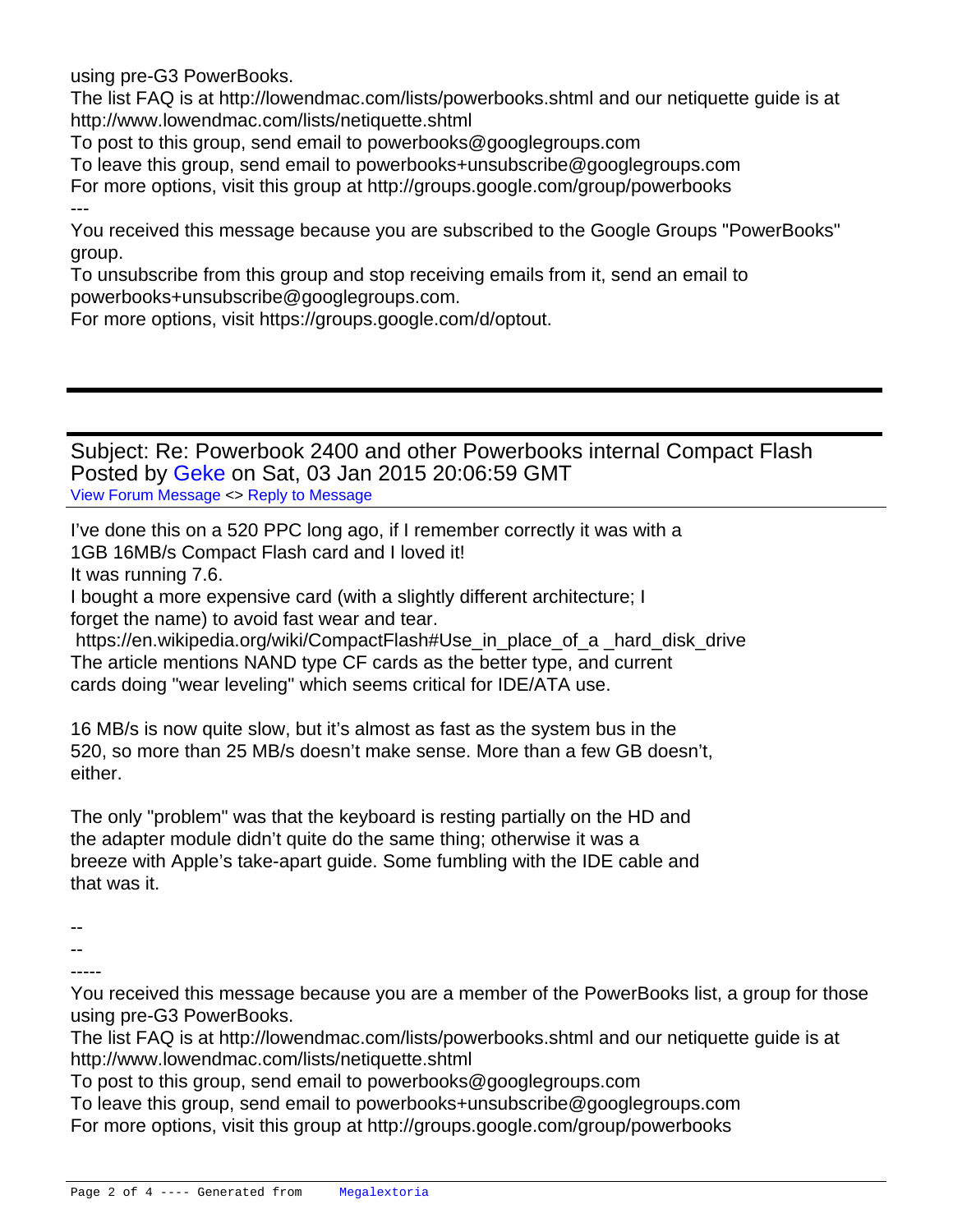---

You received this message because you are subscribed to the Google Groups "PowerBooks" group.

To unsubscribe from this group and stop receiving emails from it, send an email to powerbooks+unsubscribe@googlegroups.com.

For more options, visit https://groups.google.com/d/optout.

Subject: Re: Powerbook 2400 and other Powerbooks internal Compact Flash Posted by [Jeff Hubatka](http://www.megalextoria.com/forum2/index.php?t=usrinfo&id=4677) on Sun, 04 Jan 2015 00:32:30 GMT [View Forum Message](http://www.megalextoria.com/forum2/index.php?t=rview&th=84673&goto=277300#msg_277300) <> [Reply to Message](http://www.megalextoria.com/forum2/index.php?t=post&reply_to=277300)

If you did it in a blackbird 500-series computer then you must have included a SCSI-IDE bridge in there too.

Just for kicks I put a 4GB CF card in a Lombard and installed OS9. I don't remember the speed but the quiet was fantastic.

--

- --
- -----

You received this message because you are a member of the PowerBooks list, a group for those using pre-G3 PowerBooks.

The list FAQ is at http://lowendmac.com/lists/powerbooks.shtml and our netiquette guide is at http://www.lowendmac.com/lists/netiquette.shtml

To post to this group, send email to powerbooks@googlegroups.com

To leave this group, send email to powerbooks+unsubscribe@googlegroups.com For more options, visit this group at http://groups.google.com/group/powerbooks ---

You received this message because you are subscribed to the Google Groups "PowerBooks" group.

To unsubscribe from this group and stop receiving emails from it, send an email to powerbooks+unsubscribe@googlegroups.com.

For more options, visit https://groups.google.com/d/optout.

Subject: Re: Powerbook 2400 and other Powerbooks internal Compact Flash Posted by [Andrew Kershaw](http://www.megalextoria.com/forum2/index.php?t=usrinfo&id=18517) on Sun, 04 Jan 2015 00:48:03 GMT [View Forum Message](http://www.megalextoria.com/forum2/index.php?t=rview&th=84673&goto=277311#msg_277311) <> [Reply to Message](http://www.megalextoria.com/forum2/index.php?t=post&reply_to=277311)

That is pretty sweet. Interestingly, the PCMCIA slots are also bootable and do ATA. With a CF->PCMCIA adapter, you can get the same effect. I built a couple of digital picture frames running OS 9 and JPEGView using this method. At the time (2002-2005 ish), the PC Card adapters were ubiquitous and much cheaper than IDE adapters.